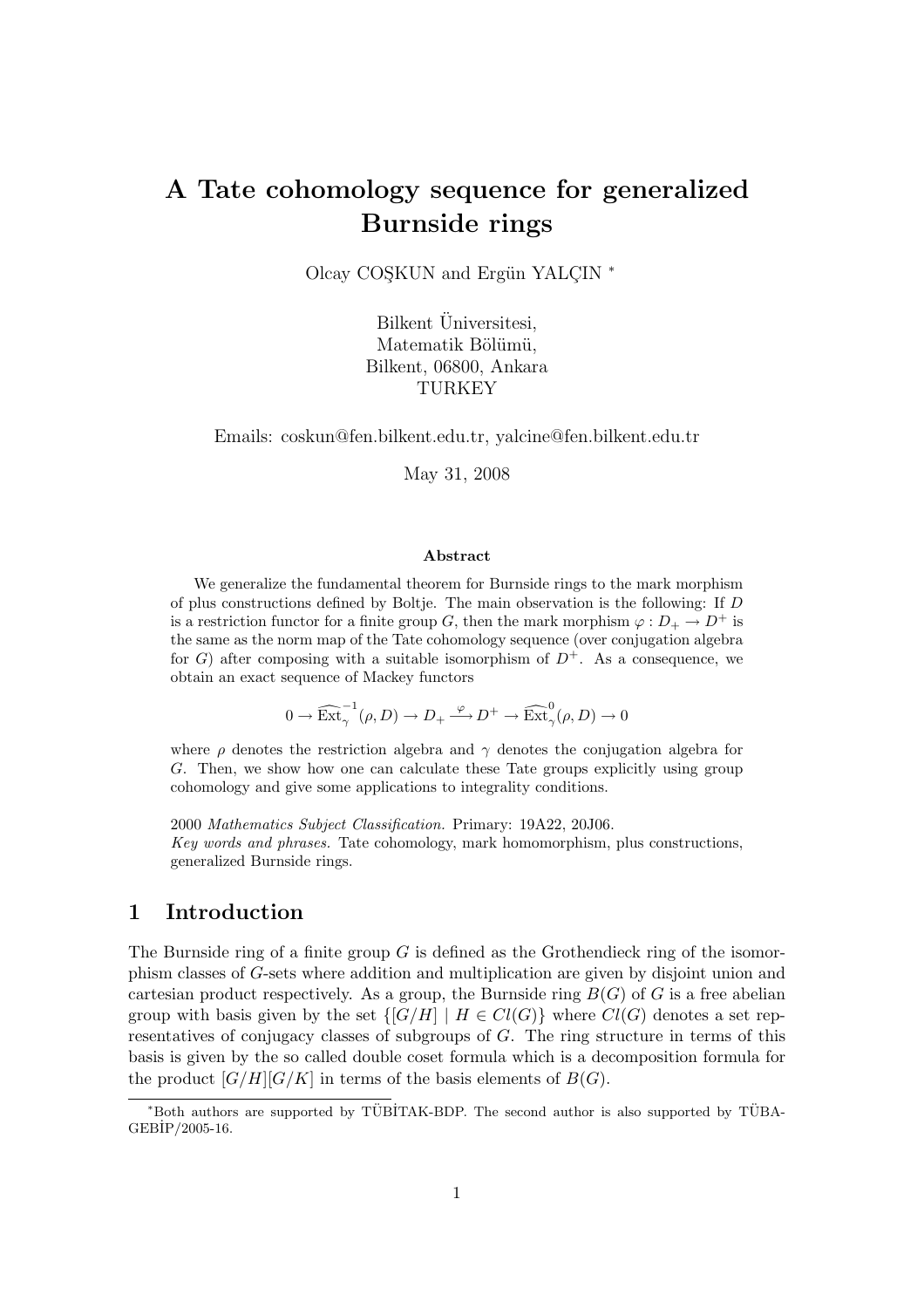In order to understand the structure of the Burnside ring, one often considers the mark homomorphism  $\varphi : B(G) \to C(G)$  where  $C(G)$  is the ring of superclass functions on G. A superclass function  $f \in C(G)$  is a function from subgroups of G to integers which is constant on conjugacy classes of subgroups. The set of superclass functions  $C(G)$  forms a ring in the obvious way. The mark homomorphism  $\varphi : B(G) \to C(G)$  is defined as the linear extension of the assignment which takes a  $G$ -set  $X$  to the superclass function  $f_X: K \mapsto |X^K|$ . Here K is a subgroup of G and  $X^K$  denotes the set of K-fixed points in X. The fundamental result concerning the mark homomorphism is the following theorem which is due to Dress [8] (see also [3] or [7]).

**Theorem 1.1** (Fundamental theorem). Let G be a finite group. Then, there is an exact sequence of abelian groups

$$
0 \longrightarrow B(G) \xrightarrow{\varphi} C(G) \xrightarrow{\psi} \bigoplus_{K \in Cl(G)} \mathbb{Z}/|W_G(K)|\mathbb{Z} \longrightarrow 0
$$

where  $\varphi$  is the mark homomorphism and  $W_G(H) := N_G(H)/H$  is the Weyl group of H in G.

There are several generalizations of the Burnside ring, some of which are the crossed Burnside ring, the monomial Burnside ring, and the cohomological Burnside ring. In each case, there is an analog of the ring of class functions and the mark homomorphism, which satisfies an analogous exact sequence (see, for example, [10] and [9]). A systematic approach to generalized Burnside rings is given by Boltje, in the context of the theory of canonical induction formulae. The main tool of this theory is the lower and upper plus constructions which, in special cases, produce the Burnside ring Mackey functor as well as its generalizations. To understand these constructions, we need to introduce some more terminology.

Let G be a finite group and R be a noetherian commutative ring with unity. A Mackey functor for G over R is a quadruple  $(M, t, c, r)$  where M is a family of R-modules  $M(H)$ for each subgroup  $H \leq G$ , called the coordinate module at H. Between these modules there are families of three types of maps, called transfer maps, conjugation maps, and restriction maps, denoted by  $t, c$ , and  $r$  respectively. These maps are subject to certain relations, including the Mackey formula (see [12]). We denote the functor category of Mackey functors by  $\mathrm{Mack}_R(G)$ .

One can also consider restriction functors (that is a triple  $(M, c, r)$  with the above notation) and conjugation functors (that is a couple  $(M, c)$ ). As above, we have the categories Res<sub>R</sub>(G) and Con<sub>R</sub>(G). Now the lower plus construction, denoted by  $-$ <sub>+</sub>, is a functor  $\text{Res}_{R}(G) \to \text{Mack}_{R}(G)$  and the upper plus construction, denoted by  $-$ <sup>+</sup>, is a functor  $Con_R(G) \to Mack_R(G)$  (see [4]). If one starts with a restriction functor D and applies the plus constructions to  $D$ , then there is a natural morphism of Mackey functors  $\varphi : D_+ \to D^+$  which we call, following Boltje [4], the mark morphism for D. Now our main theorem is the following.

**Theorem 1.2** (Fundamental Theorem for plus constructions). Let D be a restriction functor over a Noetherian ring R. Then there is an exact sequence of Mackey functors

$$
0\longrightarrow \widehat{\mathop{\rm Ext}\nolimits}^{-1}_{\gamma}(\rho,D) \longrightarrow D_+ \stackrel{\varphi}{\longrightarrow} D^+ \longrightarrow \widehat{\mathop{\rm Ext}\nolimits}^0_{\gamma}(\rho,D) \longrightarrow 0
$$

where  $\rho$  and  $\gamma$  denote the restriction algebra and the conjugation algebra for G, and  $\varphi$  is the mark morphism of plus constructions.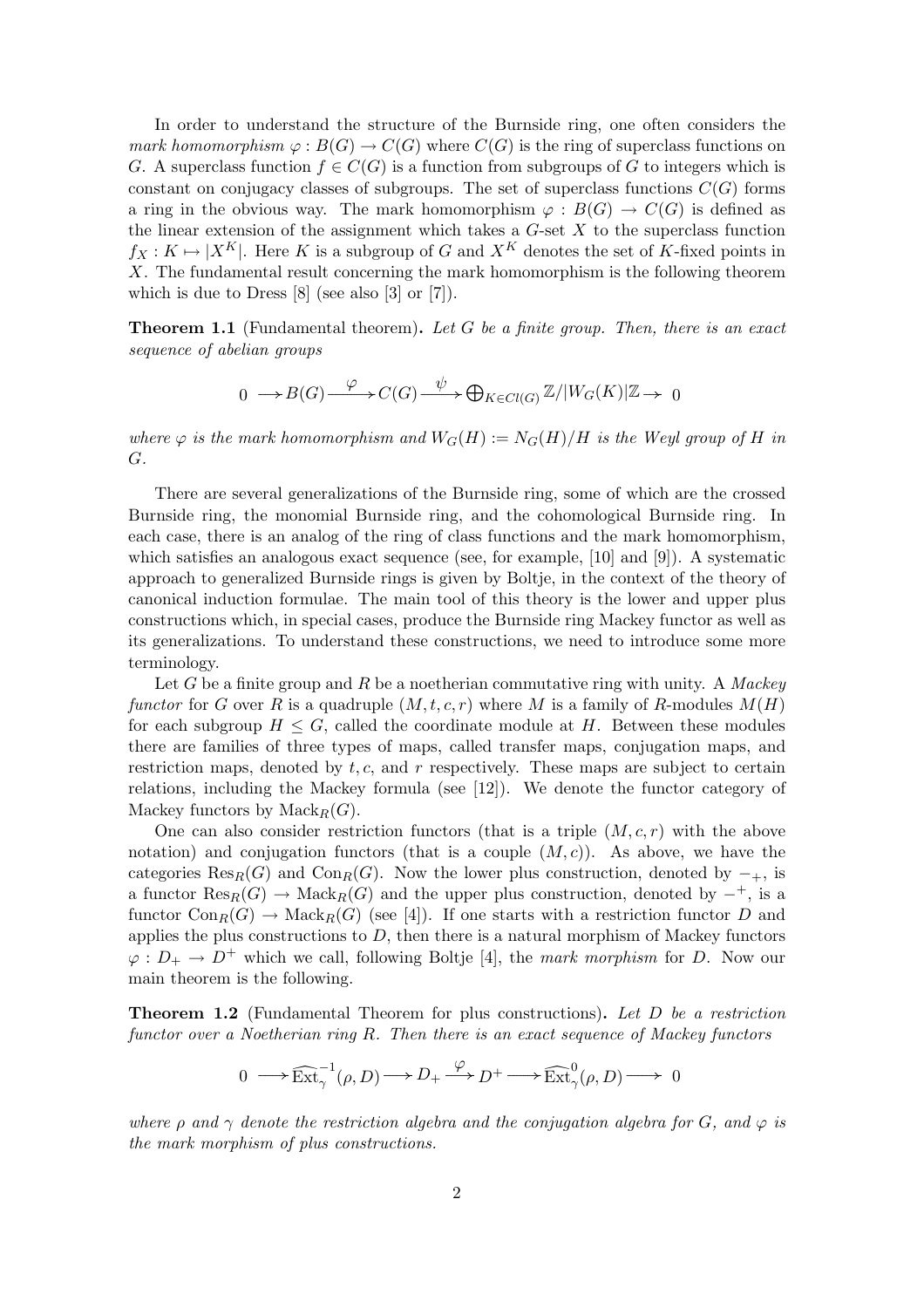The idea behind the proof is simple: It is well-known that Mackey functors can be realized as modules over the *Mackey algebra*  $\mu_R(G)$  (see [12]). Similarly, we can consider the restriction algebra  $\rho_R(G)$  and the conjugation algebra  $\gamma_R(G)$ . It is shown in [6] that the lower plus construction  $-$  is just induction Ind<sup>µ</sup> and the upper plus construction  $-$ <sup>+</sup> is the composition of inflation  $\text{Inf}_{\gamma}^{\tau}$  and coinduction  $\text{Coind}_{\tau}^{\mu}$ . Here  $\tau_R(G)$  is the *transfer* algebra whose modules are called transfer functors. A transfer functor is a triple  $(M, t, c)$ like a restriction functor. The proof of the main theorem depends on these equivalences given in [6] which we briefly explain in Section 2. The key argument in the proof is to show that after composing it with a suitable isomorphism, the mark morphism  $\varphi : D_+ \to D^+$ given in Theorem 1.2 is the same as the norm map  $\nu$  of the following Tate cohomology sequence

$$
0\;\longrightarrow\widehat{\mathop{\rm Ext}\nolimits}^{-1}_\gamma(\rho,C)\xrightarrow{\qquad\quad}\rho^*\otimes_\gamma C\xrightarrow{\;\;\nu\;\;}\operatorname{Hom}\nolimits_\gamma(\rho,C)\xrightarrow{\qquad\quad}\widehat{\mathop{\rm Ext}\nolimits}^0_\gamma(\rho,C)\xrightarrow{\qquad\quad}0
$$

once we take  $C = \text{Res}_{\gamma}^{\rho}D$ . Note that since  $\gamma$  is Morita equivalent to a direct sum of group algebras, the Tate cohomology is defined in this case. The exactness of the above sequence is proved in Lemma 5.8 of [1].

In Section 4, we show that the Ext groups seen in the Theorem 1.2 can be calculated in terms of group cohomology, i.e., as the direct sum of Tate cohomology of certain finite groups. We do these calculations in Section 4. When  $R = \mathbb{Z}$  and D is the constant restriction functor, we recover Theorem 1.1.

Another application of Theorem 1.2 is to the integrality conditions. Note that there are various choices for  $\psi$  in Theorem 1.1 which make the sequence exact. For example, we can take  $\psi$  as the map whose K-th coordinate is given by

$$
\psi_K(f) = \sum_{K \le L} \mu(K, L) f(L) \pmod{|W_G(K)|}.
$$

For an element  $f \in C(G)$ , the condition that  $f \in \text{im}\varphi$  is called the integrality condition. Different definitions of  $\psi$  give us different integrality conditions. Recently Boltje [5] found some interesting integrality conditions which seem to have some group cohomology flavor. One of Boltje's results gives that the integrality of a superclass function can be decided by checking it on the Sylow p-subgroups of the Weyl group  $W_G(K) = N_G(K)/K$  (with a changed sum). In Section 5, we explain how this follows from the Tate cohomology interpretation of the cokernel of the mark homomorphism and a well-known detection result in group cohomology.

Our main theorem on integrality conditions is Theorem 5.1 which is very similar to Theorem 2.2 in [5]. The only difference is that Boltje assumes that the functor  $D$  has a stable basis and writes his conditions in terms of stabilizers of the basis elements. Here, we remove the condition that  $D$  has a stable-basis and prove a version of Boltje's theorem which does not depend on any basis choice.

Acknowledgment. We thank the referee for several corrections.

#### 2 Preliminaries

Throughout the paper, let  $G$  be a finite group and  $R$  be a noetherian commutative ring with unity. Consider the free algebra on the variables  $c_H^g, r_K^H, t_K^H$  for each  $K \leq H \leq G$  and each  $g \in G$ . We define the *Mackey algebra*  $\mu_R(G)$  for G over R, written  $\mu$ , as the quotient of this algebra by the ideal generated by the following six relations. Let  $L \leq K \leq H \leq G$ and  $h \in H$  and  $g, g' \in G$ , then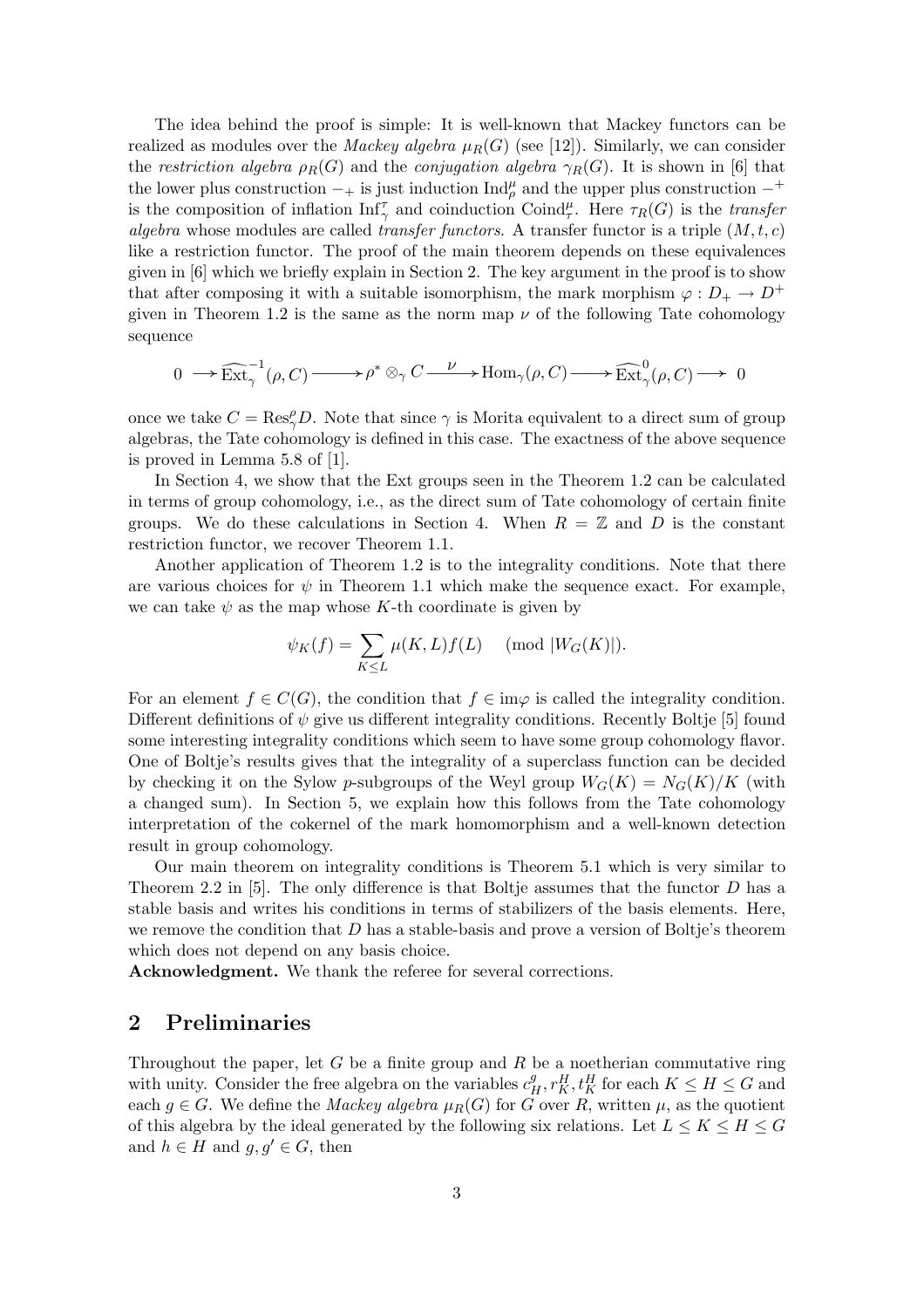- (1)  $c_H^h = r_H^H = t_H^H$ (2)  $c_{gH}^{g'}c_H^g = c_H^{g'g}$  and  $r_L^K r_K^H = r_L^H$  and  $t_K^H t_L^K = t_L^H$ (3)  $c_K^gr_K^H = r_g^g K^g_H$  and  $c_H^g t_K^H = t_g^g K^g_H$ K (4)  $r_J^H t_K^H =$  $\overline{\phantom{a}}$  $\lim_{x \in J \setminus H/K} t_{J \cap {^x}K}^J c_{J \cap K}^x r_{J \cap K}^K$  for  $J \leq H$  (Mackey Relation) (5)  $\sum_{H \leq G} c_H = 1$  where  $c_H := c_H^1$ .
- (6) All other products of generators are zero.

It is known that, letting H and K run over the subgroups of G, letting q run over the double coset representatives  $HgK \subset G$ , and letting L run over representatives of the subgroups of  $H^g \cap \tilde{K}$  up to conjugacy, then the elements  $t^H_{gL} c^g_L$  $L^g L^r$  run (without repetition) over the elements of an R-basis for the Mackey algebra  $\mu_R(G)$  (cf. [12, Section 3]).

We denote by  $\rho_R(G)$ , called the *restriction algebra* for G over R, the subalgebra of the Mackey algebra generated by  $c_H^g$  and  $r_K^H$  for  $K \leq H \leq G$  and  $g \in G$ . We denote by  $\tau_R(G)$ the transfer algebra for G over R the subalgebra generated by  $c_H^g$  and  $t_K^H$  for  $K \leq H \leq G$ and  $g \in G$ . The conjugation algebra, denoted  $\gamma_R(G)$ , is the subalgebra generated by the elements  $c_H^g$ . When there is no ambiguity, we write  $\mu = \mu_R(G)$ ,  $\rho = \rho_R(G)$ ,  $\tau = \tau_R(G)$ , and  $\gamma = \gamma_R(G)$ . Evidently, the restriction algebra  $\rho$  has generators  $c_j^g$  $\int^g T J$ , the transfer algebra  $\tau$  has generators  $c_K^g t_J^K$  and the conjugation algebra  $\gamma$  has generators  $c_J^g$  $^g_J.$ 

We define a *Mackey functor* for G over R to be a  $\mu_R(G)$ -module. Similarly, we define a restriction functor, a transfer functor, and a conjugation functor as a  $\rho_R(G)$ module, a  $\tau_R(G)$ -module, and a  $\gamma_R(G)$ -module, respectively. In order to show that this definition of a Mackey functor is equivalent to the definition given in the previous section, let M be a  $\mu_R(G)$ -module. We define the coordinate module at H of the corresponding Mackey functor as  $c_H M$  and define the maps via the action of the Mackey algebra. Conversely, given a Mackey functor  $(M, t, c, r)$ , the corresponding  $\mu_R(G)$ -module is given by  $\bigoplus_{H\leq G}M(H)$  and the action of the Mackey algebra is induced by the maps t, c, and r. It is straightforward to check that this gives an equivalence (see also  $[12]$ ). Similar comments apply to the other three functors.

Now consider the triangle of functors given below, called the Mackey triangle, which was introduced in [6]:



Here the square in the middle consists of trivial inclusions and the surjections  $\tau \to \gamma$  and  $\rho \rightarrow \gamma$  are the canonical projection maps with the kernel consisting of proper transfer and restriction maps. The Mackey triangle gives rise to some equivalences between certain functors between module categories of these algebras. In the following theorem, we collect together some of these equivalences that we will use later in the proof of our main theorem. Proofs of these propositions can be found in [6].

**Proposition 2.1** (Coşkun  $[6]$ ). The following natural equivalences hold.

- 1.  $\text{Res}_{\tau}^{\mu} \text{Ind}_{\rho}^{\mu} \cong \text{Ind}_{\gamma}^{\tau} \text{Res}_{\gamma}^{\rho}$ .
- 2.  $\operatorname{Res}_{\rho}^{\mu} \operatorname{Coind}_{\tau}^{\mu} \cong \operatorname{Coind}_{\gamma}^{\rho} \operatorname{Res}_{\gamma}^{\tau}$ .
- 3. Res<sup> $\tau$ </sup> inf $\tau$ <sup> $\tau$ </sup>  $\cong$  id<sub> $\gamma$ </sub>.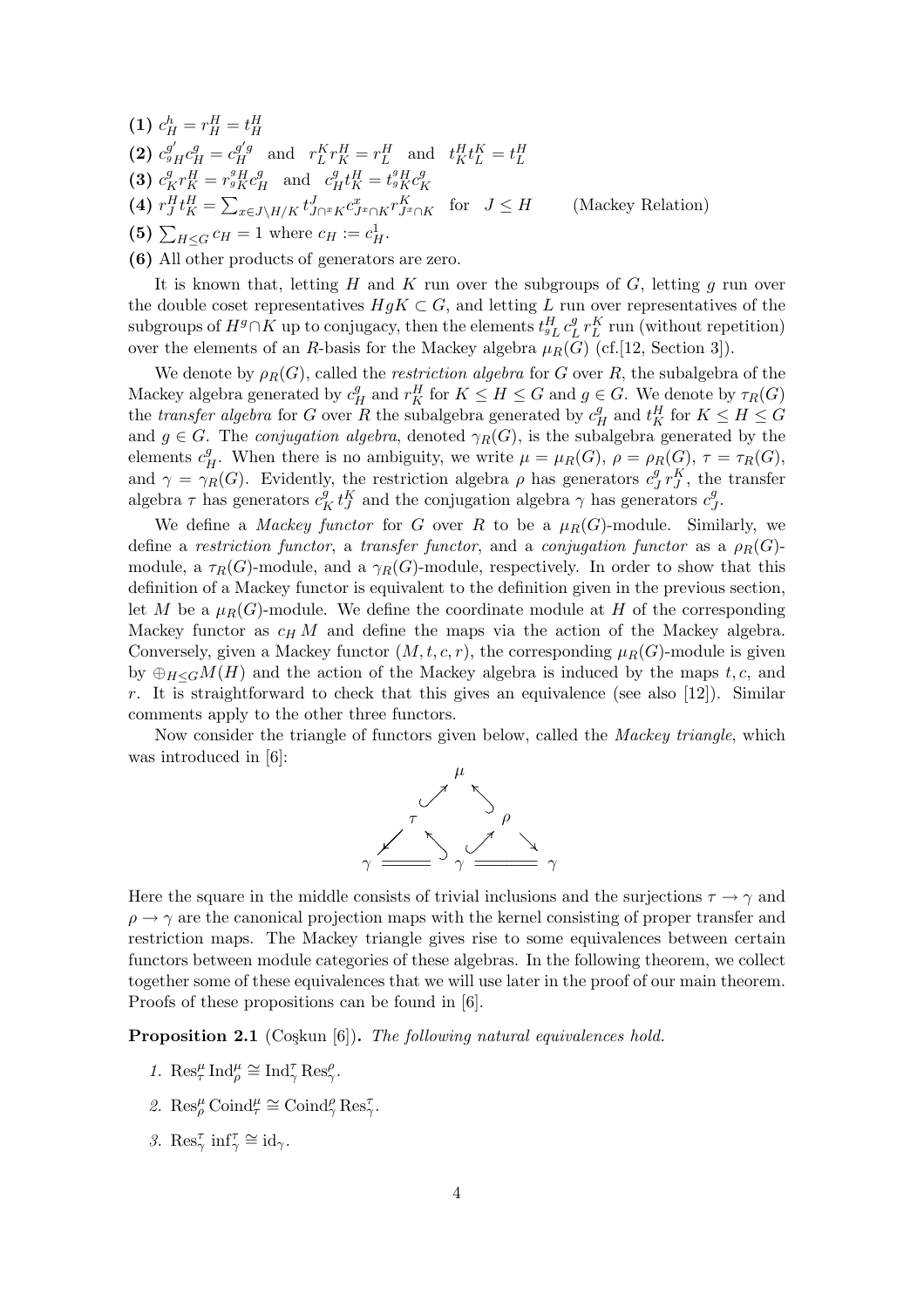As mentioned in the introduction, we have the following characterization of the plus constructions.

**Proposition 2.2** (Coşkun [6]). Under the equivalence  $_{\mu_B(G)}$  mod  $\cong$  Mack<sub>R</sub>(G) of categories, the following equivalences of functors hold.

1. 
$$
\text{Ind}_{\rho}^{\mu} \cong -_{+}.
$$

2. Coind $_{\tau}^{\mu}$  inf $_{\gamma}^{\tau} \cong -^{+}$ .

Note that all the equivalences in these propositions are canonical. Indeed, the composite functor in the third part of Proposition 2.1 is equal to the identity functor. In the first two parts, we use the canonical isomorphism  $\tau \otimes_{\gamma} \rho \to \mu$  given in [6, Theorem 3.2] and the canonical adjunction isomorphism for induction and coinduction. Also the equivalences for the plus constructions are natural and canonical. Throughout the paper, we fix all these canonical isomorphisms and regard these functors as equal.

Now, we explain the mark homomorphism of plus constructions. Let  $D$  be a  $\rho$ -module. Recall that the coordinate module  $D_{+}(H)$  at H of  $D_{+}$  is given by

$$
D_+(H) = \left(\bigoplus_{L\leq H} D(L)\right)_H
$$

and the module  $D^{+}(H)$  is given by

$$
D^+(H) = \left(\prod_{L \le H} D(L)\right)^H.
$$

We denote the elements of  $D^+(H)$  as tuples  $(x_K)_{K\leq H}$  where  $x_K \in D(K)$  and the elements in  $D_+(H)$  as  $t_K^H \otimes a$  where  $K \leq H$  and  $a \in D(K)$ . For a detailed information on plus constructions and the definition of restriction, transfer, and conjugation maps, we refer the reader to [4]. Note that these maps induce from the usual actions of Mackey algebra on induction and coinduction under the identification given in Proposition 2.2. In fact, this is why we use the notation  $t_K^H \otimes a$  for basis elements instead of the notation  $[K, a]_H$ used by Boltje in [4] and [5]. It makes it easier to calculate the action of Mackey algebra on  $D_+(H)$ .

The *mark morphism* for *D* is the map

$$
\varphi: D_+ \to D^+
$$

given, for subgroups  $K \leq H$  of G and an element  $t_K^H \otimes a$  of  $D_+(H)$ , by

$$
\varphi_H(t_K^H \otimes a) = \left(\sum_{h \in H/K, L \leq^h K} r_L^{hK} \binom{h_a}{h}\right)_{L \leq H}.
$$

Note that when D is the constant  $\rho$ -module, that is when  $D(H) = R$  for any  $H \leq G$ and any restriction map is the identity map, the mark morphism for  $D$  coincides with the usual mark homomorphism.

Finally we need the following result concerning the  $\gamma$ -γ-bimodule  $\rho^* := \text{Hom}_{\gamma}(\rho, \gamma)$ . Note that as a right  $\gamma$ -module,  $\rho^*$  is the  $\gamma$ -dual of the  $\gamma$ -module  $\rho$ . Hence the right  $\gamma$ module structure is the usual one and  $\rho^*$  becomes a  $\gamma$ - $\gamma$ -bimodule via the action of  $\gamma$  on the left given by right multiplication. First it is easy to see that, as a  $\gamma$ - $\gamma$ -bimodule, the restriction algebra decomposes as

$$
\rho = \bigoplus_{K \leq_G G, L \leq_K K} \gamma r_L^K \gamma.
$$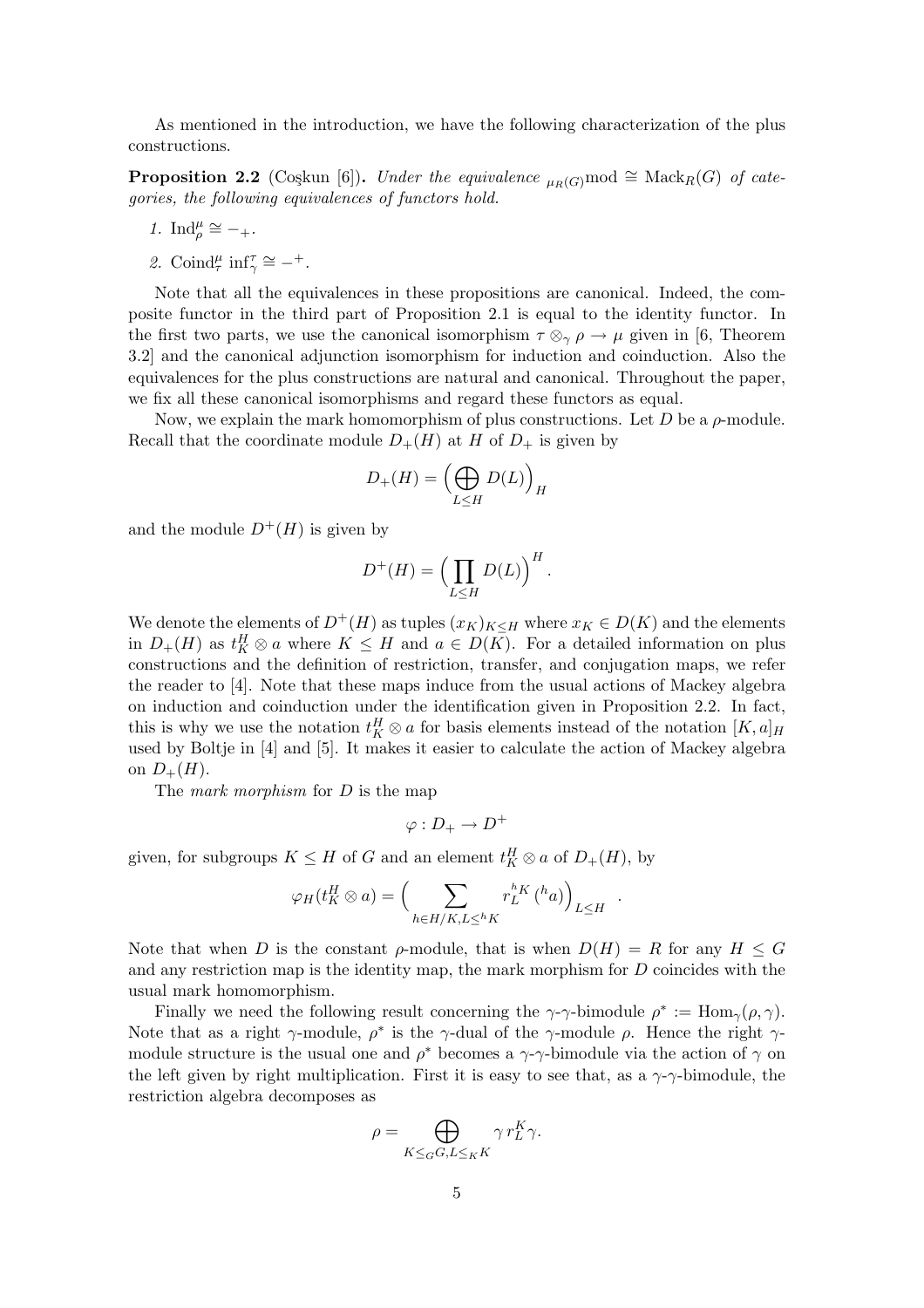Hence the  $\gamma$ - $\gamma$ -bimodule  $\rho$  has basis  $\{r_L^K: L \leq_K K, K \leq_G G\}$ . Therefore the module  $\rho^*$ has basis  $\{\tilde{r}_L^K : L \leq_K K, K \leq_G G\}$  which is completely determined by the following four properties. Let  $L \leq K \leq G$ , and  $N \leq M \leq G$  then

1.  $\tilde{r}_L^K(r_N^M) = 0$  unless  $M = {}^gK$  for some  $g \in G$  and  $N = _M {}^gL$ .

2. 
$$
\tilde{r}_L^K(r_{gL}^{gK}) = (c_K^g \tilde{r}_L^K c_L^{g^{-1}})(r_L^K)
$$
 for any  $g \in G$ .

3.  $\tilde{r}_L^K(r_{k_L}^K) = c_L^k(\tilde{r}_L^K(r_L^K))$  for any  $k \in K$ .

4. 
$$
\tilde{r}_L^K(r_L^K) = \sum_{x \in N_K(L)/L} c_L^x
$$

Now we can prove the characterization of the module  $\rho^*$ .

**Lemma 2.3.** The  $\gamma$ - $\gamma$ -bimodules  $\rho^*$  and  $\tau$  are isomorphic.

.

*Proof.* As the  $\gamma$ - $\gamma$ -bimodule  $\rho$ , the  $\gamma$ - $\gamma$ -bimodule  $\tau$  has basis  $\{t_L^K : L \leq_K K, K \leq_G G\}$ . It is straightforward to check that the correspondence  $\tilde{r}_L^K \mapsto t_L^K$  associating the above basis of  $\rho^*$  to the basis of  $\tau$  is an isomorphism of  $\gamma$ - $\gamma$ -bimodules.

#### 3 Proof of the main theorem

In this section, we prove Theorem 1.2 stated in the introduction. We prove the theorem in two steps. First we prove it for the diagonal part of the mark morphism from which our main theorem follows. Here the diagonal part of the mark morphism is the map

$$
\mathcal{N}^D: \operatorname{Res}_{\gamma}^{\mu} D_+ \to \operatorname{Res}_{\gamma}^{\mu} D^+
$$

given by  $\mathcal{N}_H^D(t_K^H \otimes a) = \Big(\sum_{h \in H/K, L=h_K} h_a\Big)$ ´  $L \leq H$ 

**Proposition 3.1.** Let D be a *ρ*-module. There is an exact sequence of  $\gamma$ -modules

$$
0\;\; \widehat{~} \in \widehat{{\rm Ext}}_{\gamma}^{-1}(\rho,D) \longrightarrow {\rm Res}_{\gamma}^{\mu}D_+ \xrightarrow{\ \mathcal{N}^{D\ \ } } {\rm Res}_{\gamma}^{\mu}D^+ \xrightarrow{\ \ } \widehat{{\rm Ext}}_{\gamma}^{0}(\rho,D) \to \;\; 0
$$

where  $\mathcal{N}^D$  is the diagonal part of the mark morphism for D.

Proof. By Proposition 2.1, we have

$$
\text{Res}_{\gamma}^{\mu}D_{+}=\text{Res}_{\gamma}^{\tau}\text{Ind}_{\gamma}^{\tau}\text{Res}_{\gamma}^{\rho}D
$$

and

$$
\text{Res}_{\gamma}^{\mu} D^{+} = \text{Res}_{\gamma}^{\mu} \text{Coind}_{\tau}^{\mu} \text{inf}_{\gamma}^{\tau} \text{Res}_{\gamma}^{\rho} D = \text{Res}_{\gamma}^{\rho} \text{Coind}_{\gamma}^{\rho} \text{Res}_{\gamma}^{\rho} D.
$$

Also, by Lemma 2.3, we have  $\rho_{\gamma}^* \cong \tau_{\gamma}$  as  $\gamma$ - $\gamma$ -bimodules. So, we have

$$
\operatorname{Res}_{\gamma}^{\tau} \operatorname{Ind}_{\gamma}^{\tau} \operatorname{Res}_{\gamma}^{\rho} D \cong \rho^* \otimes_{\gamma} \operatorname{Res}_{\gamma}^{\rho} D
$$

as left  $\gamma$ -modules. Therefore  $\text{Res}_{\gamma}^{\mu}D_{+} \cong \rho^* \otimes_{\gamma} C$  and  $\text{Res}_{\gamma}^{\mu}D^{+} \cong \text{Hom}_{\gamma}(\rho, C)$  where  $C = \text{Res}_{\gamma}^{\rho}D$ . Now, by Lemma 5.8 in [1], the sequence

$$
0\;\to\widehat{\mathrm{Ext}}_{\gamma}^{-1}(\rho,C)\longrightarrow\rho^*\otimes_{\gamma} C\overset{\nu}{\longrightarrow}\mathrm{Hom}_{\gamma}(\rho,C)\longrightarrow\widehat{\mathrm{Ext}}_{\gamma}^{0}(\rho,C)\to\quad0
$$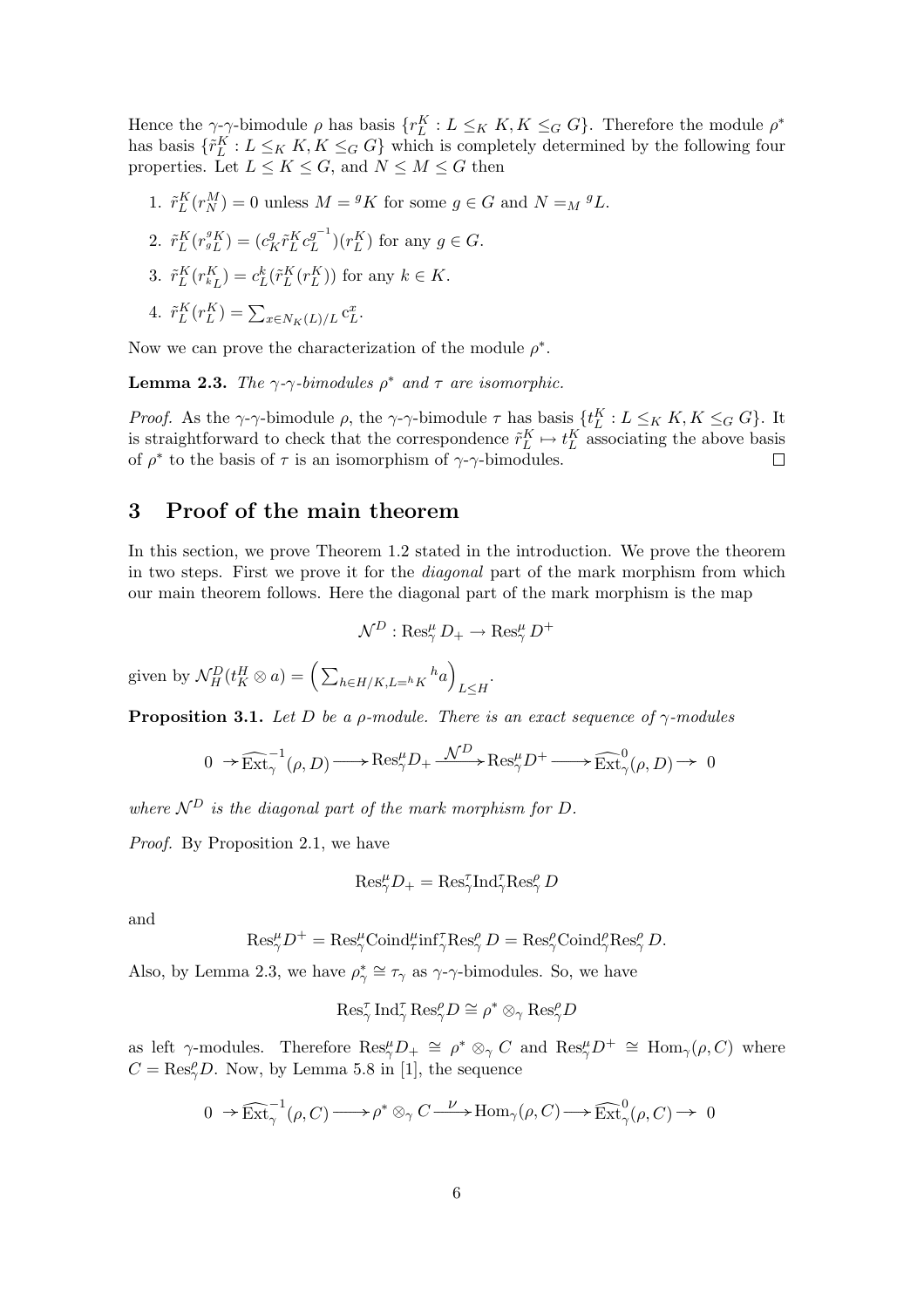is exact where  $\nu$  is given by  $\nu(\alpha \otimes c)(x) = \alpha(x)c$  for  $\alpha \in \rho^* = \text{Hom}_{\gamma}(\rho, \gamma), c \in C$ , and  $x \in \rho$ . Note that  $\text{Res}_{\gamma}^{\rho} \rho$  satisfies the condition of the Lemma 5.8 in [1], that is  $\text{Res}_{\gamma}^{\rho} \rho$  has finite Gorenstein dimension, by Example 3.3(2) in [1].

Hence it remains to show that the morphism  $\nu$  coincides with the diagonal part of the mark morphism  $\mathcal{N}^D$ . It suffices to show that for any  $H \leq G$ , we have  $\mathcal{N}_H^D = \nu_H$ . Fix  $H \leq$ G. The map  $\nu_H : \rho^* \otimes_{\gamma} C(H) \to \text{Hom}_{\gamma}(\rho, C)(H)$  is given by  $\nu_H(\tilde{r}_K^H \otimes c)(r_L^H) = \tilde{r}_K^H(r_L^H)c$ . Note that the map  $\nu_H(\tilde{r}_K^H \otimes c)$  is determined uniquely by its values at the elements  $r_L^H$  for  $L \leq H$  since  $\text{Hom}_{\gamma}(\rho, C)(H) = \text{Hom}_{\gamma}(\rho c_H, C)$  and it commutes with conjugation maps. Moreover since  $\tilde{r}_K^H(r_L^H)c = 0$  unless  $L = H K$ , the map is determined by its values at the elements  $r_L^H$  with  $L = hK$  for some  $h \in H$ . But in this case  $r_L^H = c_K^h r_K^H$ . Thus the map  $\nu_H(\tilde{r}_K^H \otimes c)$  is determined by its value at K and we have

$$
\nu_H(\tilde{r}_K^H \otimes c)(r_K^H) = \sum_{h \in N_H(K)/K} {}^h c.
$$

On the other hand, it is easy to see that  $\mathcal{N}_H^D(\tilde{r}_K^H \otimes c)$ , which is equal to  $\mathcal{N}_H^D(t_K^H \otimes c)$ , is also determined by its K-th coordinate and

$$
\mathcal{N}_H^D(t_K^H \otimes c) = \sum_{h \in H/K, K=h} k_c = \sum_{h \in N_H(K)/K} {}^h c.
$$

Therefore  $\mathcal{N}_H^D = \nu_H$  as required.

Now we prove our main theorem.

*Proof of Theorem 1.2.* It is enough to prove the exactness for each  $G$ . But, then it is enough to prove exactness by first restricting the entire sequence to  $\gamma$ . Once we prove the exactness of the sequence, the Mackey functor structure of the Ext groups will be evident. Indeed, let  $K \leq H$  be subgroups of G. Then we have the following diagram

$$
0 \longrightarrow \widehat{\operatorname{Ext}}_{\gamma}^{-1}(\rho, D)(H) \longrightarrow D_{+}(H) \xrightarrow{\varphi_{H}} D^{+}(H) \longrightarrow \widehat{\operatorname{Ext}}_{\gamma}^{0}(\rho, D)(H) \longrightarrow 0
$$
  

$$
\downarrow r_{K}^{H} \qquad \qquad \downarrow r_{K}^{H}
$$
  

$$
0 \longrightarrow \widehat{\operatorname{Ext}}_{\gamma}^{-1}(\rho, D)(K) \longrightarrow D_{+}(K) \xrightarrow{\varphi_{K}} D^{+}(K) \longrightarrow \widehat{\operatorname{Ext}}_{\gamma}^{0}(\rho, D)(K) \longrightarrow 0
$$

By diagram chasing, there are well-defined maps  $\widehat{\mathrm{Ext}}_{\gamma}^{i}(\rho, D)(H) \to \widehat{\mathrm{Ext}}_{\gamma}^{i}(\rho, D)(K)$ for  $i = -1, 0$ . Considering a similar diagram, we also obtain well-defined transfer and conjugation maps. It is straightforward to check that these maps satisfy the relations (1)-(6) of the previous section. Hence via these maps, the R-modules  $\widehat{\operatorname{Ext}}_{\gamma}^{i}(\rho, D)$  with  $i = -1, 0$  become Mackey functors, as required.

In order to prove exactness after restricting to  $\gamma$ , consider the following triangle

$$
\begin{array}{c}\n\operatorname{Res}_{\gamma}^{\mu}D^{+} \\
\varphi^{D}\nearrow \searrow \searrow \eta^{D} \\
\operatorname{Res}_{\gamma}^{\mu}D_{+}\xrightarrow{\Lambda^{\prime}D}\operatorname{Res}_{\gamma}^{\mu}D^{+}\n\end{array}
$$

where  $\varphi^D$  and  $\mathcal{N}^D$  are as defined above and  $\eta^D : \text{Res}_{\gamma}^{\mu}D^+ \to \text{Res}_{\gamma}^{\mu}D^+$  is defined as follows. Given  $H \leq G$  and  $(x_L)_{L \leq H} \in D^+(H)$ . Then

$$
\eta_H^D((x_L)_{L\leq H}) = \left(\sum_{L\leq K} \mu(L, K) r_L^K x_K\right)_{L\leq H} .
$$

| ٠<br>٠ |  |  |
|--------|--|--|
|        |  |  |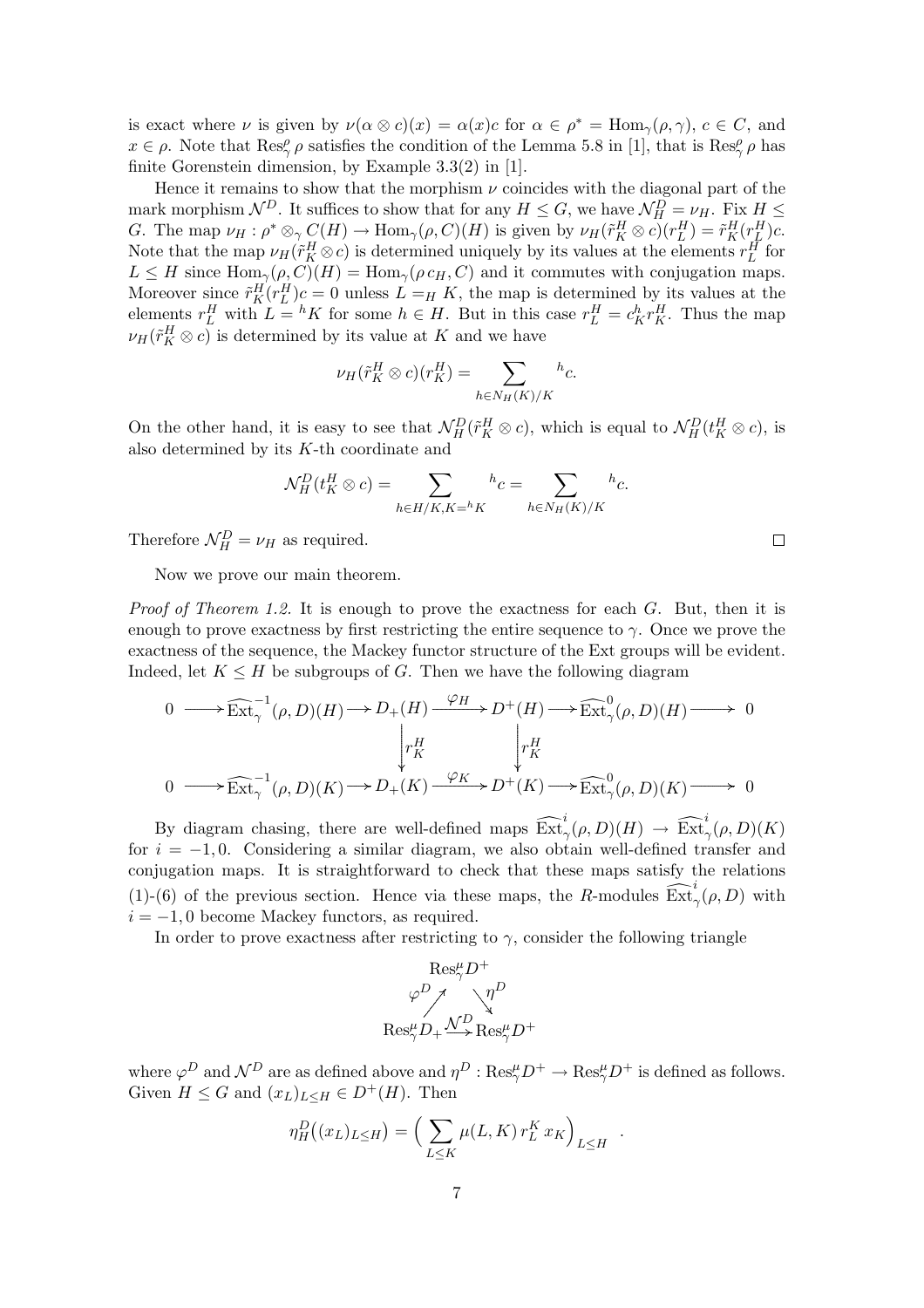Note that the morphism  $\eta^D$  is introduced, in a special case, in [9]. We claim that the above triangle commutes, that is,  $\eta^D \circ \varphi^D = \mathcal{N}^D$ . To prove this, recall that by [4, Section 2.1], given  $H \leq G$ , any element  $x \in D_{+}(H)$  has the form

$$
x = \sum_{K \leq H, v_K \in D(K)} t_K^H \otimes v_K.
$$

Since the morphisms  $\eta^D$ ,  $\varphi^D$  and  $\mathcal{N}^D$  are all linear, it suffices to prove the claim for an arbitrary element of the form  $t_K^H \otimes v$ . By the definition of the mark morphism given in the previous section, for a given subgroup  $L \leq H$ , we have

$$
((\eta_H \circ \varphi_H)(t_K^H \otimes v))_L = \sum_{L \le N} \mu(L, N)r_L^N \sum_{g \in H/K, N \le g_K} r_N^{g_K g} v
$$
  

$$
= \sum_{g \in H/K} r_L^{g_K g} v \sum_{L \le N \le g_K} \mu(L, N)
$$
  

$$
= \sum_{g \in H/K} r_L^{g_K g} v \lfloor g_K = L \rfloor
$$

where  $|a = b|$  is 1 if  $a = b$  and zero otherwise. Therefore putting  $L = K$ , we obtain

$$
((\eta_H \circ \varphi_H)(t_K^H \otimes v))_K = \sum_{g \in H/K, K = gK} g_v = (\mathcal{N}_H(t_K^H \otimes v))_K
$$

as required. It is proved, in a special case, in [9] that  $\eta^D$  is an isomorphism. Using the same argument, we can prove that the morphism  $\eta^D$  is an isomorphism in general. Now, the proof of Theorem 1.2 follows from Lemma 3.2 below.

**Lemma 3.2.** Let  $\Lambda$  be a ring and let  $\alpha : A \to B$  and  $\beta : B \to C$  be maps of  $\Lambda$ -modules and denote the composition by  $\zeta : A \to C$ . If  $\beta$  is an isomorphism, then ker  $\alpha \cong \ker \zeta$  and  $\coker \alpha \cong \coker \zeta$ .

*Proof.* By Proposition 4.5 in  $[2]$ , in this situation, there exist unique maps making the following diagram commute:



Moreover the outer perimeter sequence is exact. When  $\beta$  is an isomorphism, we have  $\ker \beta = \operatorname{coker} \beta = 0$ , so we obtain the desired result.  $\Box$ 

It is easy to see that over a field of characteristic zero, say over Q, the conjugation algebra  $\gamma$  is semisimple. So over  $\mathbb Q$ , the Ext groups in Theorem 1.2 vanish. Thus the mark morphism is an isomorphism in this case. We can find the inverse of the mark morphism easily. Let D be a  $\rho_{\mathbb{Q}}(G)$ -module. Then by the above proof, the mark morphism  $\varphi^D$ satisfies the equality  $\eta^D \circ \varphi^D = \mathcal{N}^D$ . Therefore we get

$$
(\varphi^D)^{-1} = (\mathcal{N}^D)^{-1} \circ \eta^D.
$$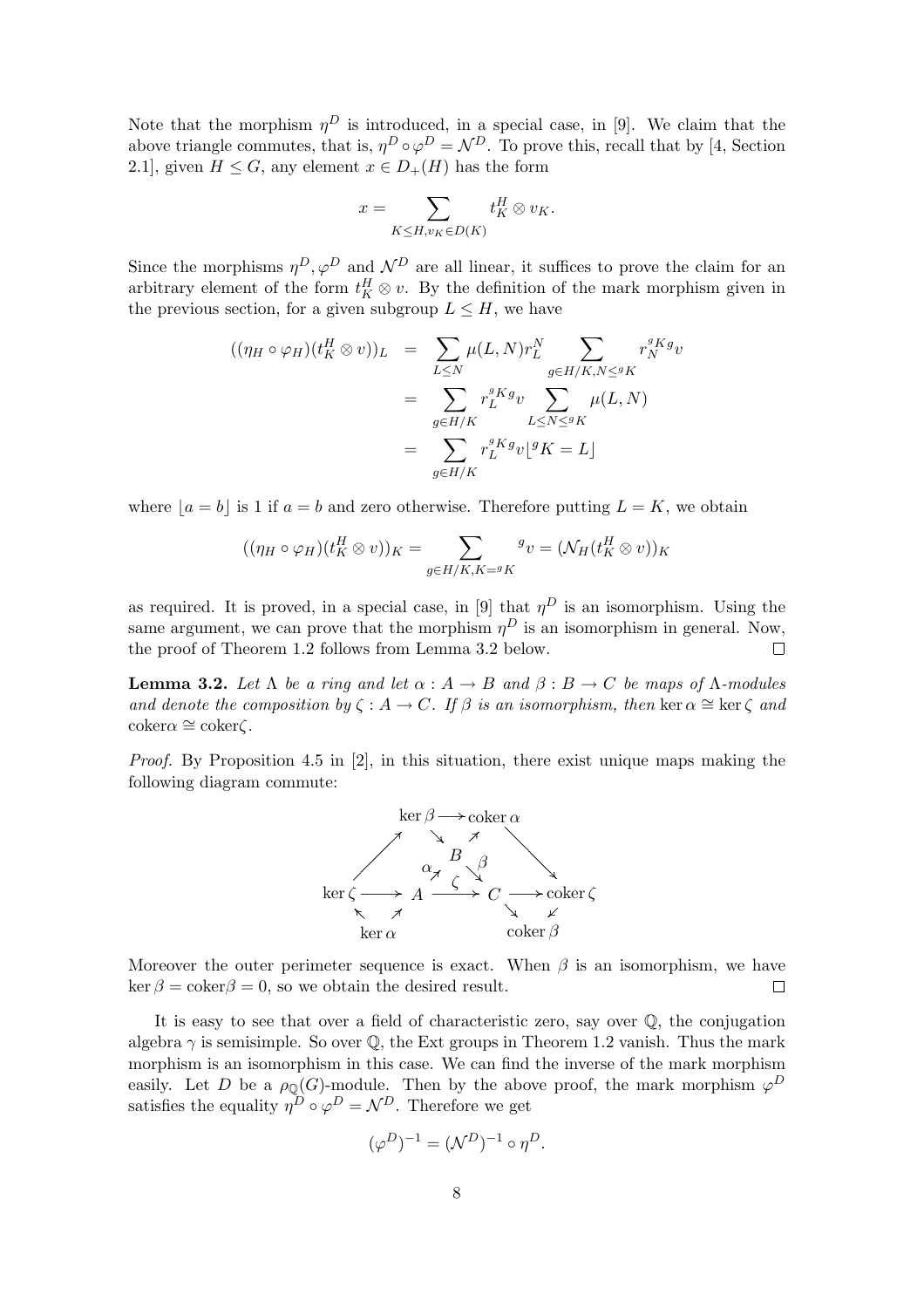Now the inverse of  $\mathcal{N}^D$  is given by

$$
(\mathcal{N}_H^D)^{-1}((x_K)_{K \le H}) = \sum_{K \le H} \frac{|K|}{|N_H(K)|} t_K^H \otimes x_K = \sum_{K \le H} \frac{|K|}{|H|} t_K^H \otimes x_K
$$

where H is a subgroup of G and  $(x_K)_{K\leq H} \in D^+(H)$ . Then by composing with  $\eta^D$ , we get

$$
\begin{array}{rcl} (\varphi^D_H)^{-1}((x_K)_{K \leq H}) & = & (\mathcal{N}^D_H)^{-1} \Big( \big( \sum_{L \leq K} \mu(L,K) \, r_L^K \, x_K \big)_{L \leq H} \Big) \\ \\ & = & \frac{1}{|H|} \sum_{L \leq K \leq H} |L| \mu(L,K) \, (t_L^H \otimes r_L^K \, x_K). \end{array}
$$

Note that the inverse  $(\varphi^D)^{-1}$  of the mark morphism is a scalar multiple of the map

$$
\sigma_H^D : (x_K)_{K \le H} \mapsto \sum_{L \le K \le H} |L|\mu(L, K) \left(t_L^H \otimes r_L^K x_K\right)
$$

which is usually referred to as an almost inverse to  $\varphi^D$  (cf. [4, Proposition 2.4]) because of the following property.

**Corollary 3.3** (Boltje [4]). Let D be a  $\rho_R(G)$ -module and  $H \leq G$ . Then

$$
\sigma_H^D \circ \varphi_H^D = |H| \operatorname{id}_{D_+(H)}
$$
 and  $\varphi_H^D \circ \sigma_H^D = |H| \operatorname{id}_{D^+(H)}$ .

## 4 Calculation of the Tate Ext groups

In this section, we calculate the Tate Ext groups appearing in Theorem 1.2 in terms of the Tate Ext groups for group algebras. This result will generalize fundamental theorems for several generalized Burnside rings.

**Theorem 4.1.** Let C be a  $\gamma$ -module. Then there is an isomorphism of R-modules

$$
\widehat{\mathrm{Ext}}_{\gamma}^{i}(\rho, C) \cong \bigoplus_{K \leq G} \bigoplus_{H \leq K} \widehat{H}^{i}(W_{K}(H), C(H))
$$

for each i, where  $\widehat{H}^i(G,N)$  denotes the i-th Tate cohomology group of  $G$  with coefficients in N.

*Proof.* First note that any  $\gamma$ -module C has the following decomposition

$$
C \cong \bigoplus_{H \leq_G G} C_{H,C(H)}
$$

where  $C_{H,C(H)}$  is the  $\gamma$ -submodule of C generated by the H-th coordinate module of C. Since induction and coinduction are additive, it suffices to prove the theorem for the  $\gamma$ module  $C_{H,V}$  where  $V := C(H)$ . Since, up to conjugation,  $C_{H,V}$  has a unique non-zero coordinate module, which is  $H$ , the following isomorphism holds

$$
\widehat{\operatorname{Ext}}^i_\gamma(\rho,C_{H,V})\cong\widehat{\operatorname{Ext}}^i_{RW_G(H)}(\mathbf{c}_H\rho,V)
$$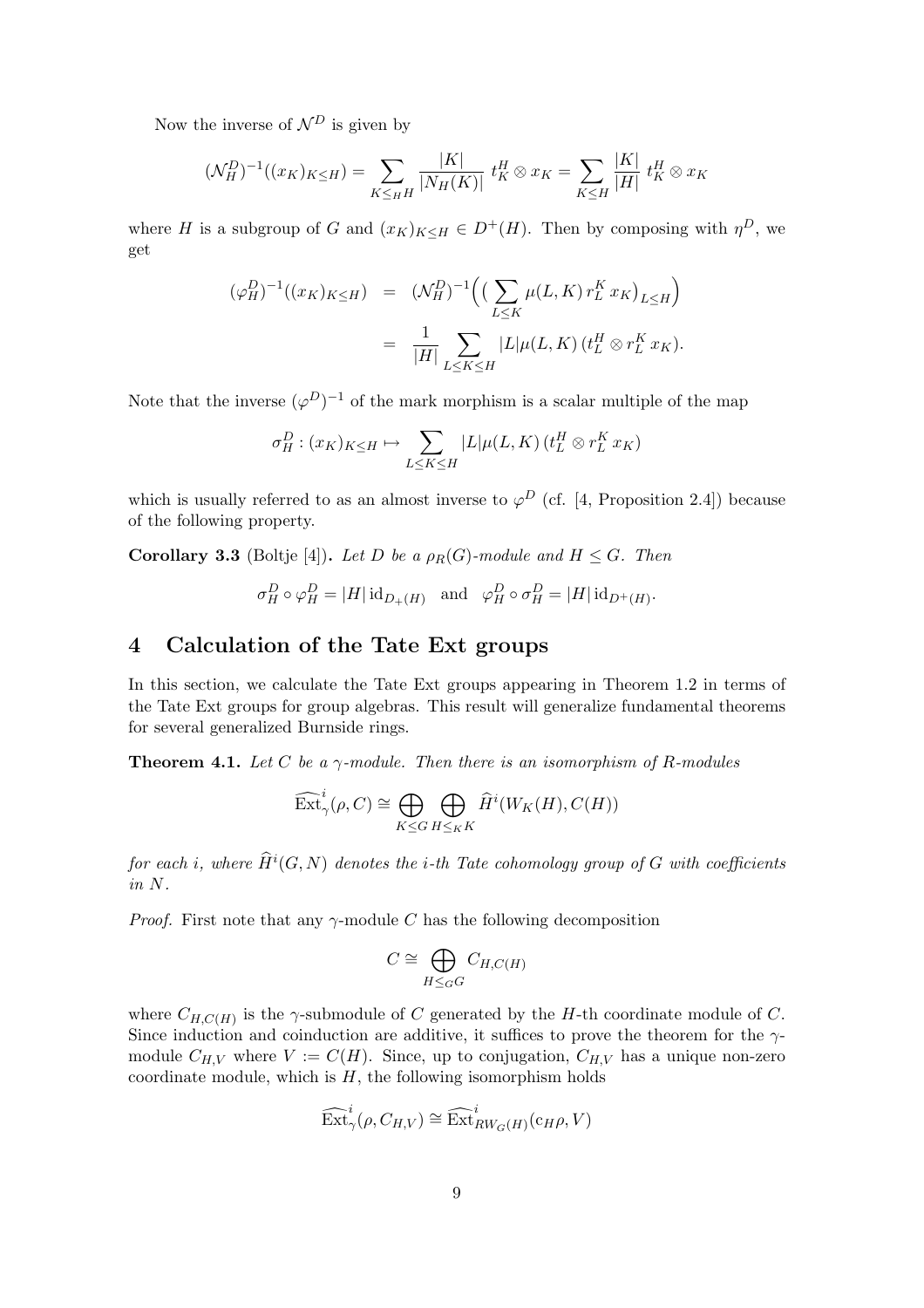where  $c_H = c_H^1$  and  $c_H \rho$  is the *H*-th coordinate of the  $\gamma$ -module  $\rho$ . Indeed this follows easily since the conjugation algebra  $\gamma$  is Morita equivalent to the algebra  $\bigoplus_{H \leq G} RW_G(H)$ and the cohomology functor is Morita invariant.

Now the  $W_G(H)$ -module  $c_H \rho$  can be decomposed as

$$
c_H \rho = \bigoplus_{K \leq G} c_H \rho c_K
$$

by multiplying from the right by the unit  $1 = \sum_{K \leq G} c_K$  of the conjugation algebra  $\gamma$ . This implies the following decomposition.

$$
\widehat{\operatorname{Ext}}_{\gamma}^i(\rho,C_{H,V})\cong \bigoplus_{K\leq G}\widehat{\operatorname{Ext}}_{RW_G(H)}^i(\mathbf{c}_H\rho\mathbf{c}_K,V).
$$

To complete the proof, it remains to decompose the modules  $c_H\rho c_K$  for each  $K \leq G$ . So let us fix  $K \leq G$  for the rest of the proof and find the K-th coordinate of the Ext group. It is easy to see that the R-basis of the Mackey algebra given in Section 2 gives the R-basis  $\{c_{H^x}^x r_{H^x}^K : H, K \leq G, x \in H \backslash G / K, H^x \leq K\}$  of the restriction algebra  $\rho$ . Using this basis, we get

$$
c_H \rho c_K \cong \bigoplus_{x \in H \backslash G / K, H^x \le K} R c_{H^x}^x r_{H^x}^K = \bigoplus_{x \in G / K, H^x \le K} R c_{H^x}^x r_{H^x}^K
$$

Here the second equality holds because  $H \leq K$  implies that  $HxK = xK$ . Thus it is clear from the above decomposition that the  $RW_G(H)$ -module  $c_H\rho c_K$  is a permutation module with the permutation basis

$$
X = X_H^K = \{ xK \in G/K : H^x \le K \}
$$

where  $W_G(H)$  acts on the left by multiplication.

Now we are to find the  $W_G(H)$  orbits of the set X and the stabilizers of the orbits. It is easy to see that  $x, x' \in X$  are in the same orbit if the subgroups  $H^x$  and  $H^{x'}$  are Kconjugate. To find the stabilizers, let  $x \in X$  and  $n \in N_G(H)$ . Then n is in the stabilizer of x in  $N_G(H)$  if and only if the equality  $nxK = xK$  holds. But  $nxK = xK$  holds if and only if  $n \in {^x}K$ . Hence we get

$$
stab_{N_G(H)}(x) = N_G(H) \cap {}^xK = N_{^xK}(H).
$$

Therefore we obtain

$$
X \cong \bigoplus_{x \in T(H,K)} N_G(H)/N_{^xK}(H)
$$

where  $T(H, K) = N_G(H) \backslash X$  is a set of representatives of  $N_G(H)$ -orbits of X. As a result we get  $\sim$ 

$$
\widehat{\operatorname{Ext}}_{RW_G(H)}^i(\operatorname{c}_{H}\rho\operatorname{c}_{K},V)\cong \bigoplus_{x\in T(H,K)}\widehat{\operatorname{Ext}}_{RW_G(H)}^i(\operatorname{Ind}_{Nx_K(H)}^{N_G(H)}R,V).
$$

Now by Shapiro's Lemma, we obtain

$$
\widehat{\mathrm{Ext}}_{RW_G(H)}^i(c_H\rho c_K,V)\cong \bigoplus_{x\in T(H,K)}\widehat{\mathrm{Ext}}_{RWx_K(H)}^i(R,V).
$$

Finally notice that the index set  $T(H, K)$  above is counting the K-conjugacy classes of H. Indeed consider the set  $\{N_G(H)x \in G/N_G(H)\}/K$  where K acts on  $\{N_G(H)x \in G/N_G(H)\}$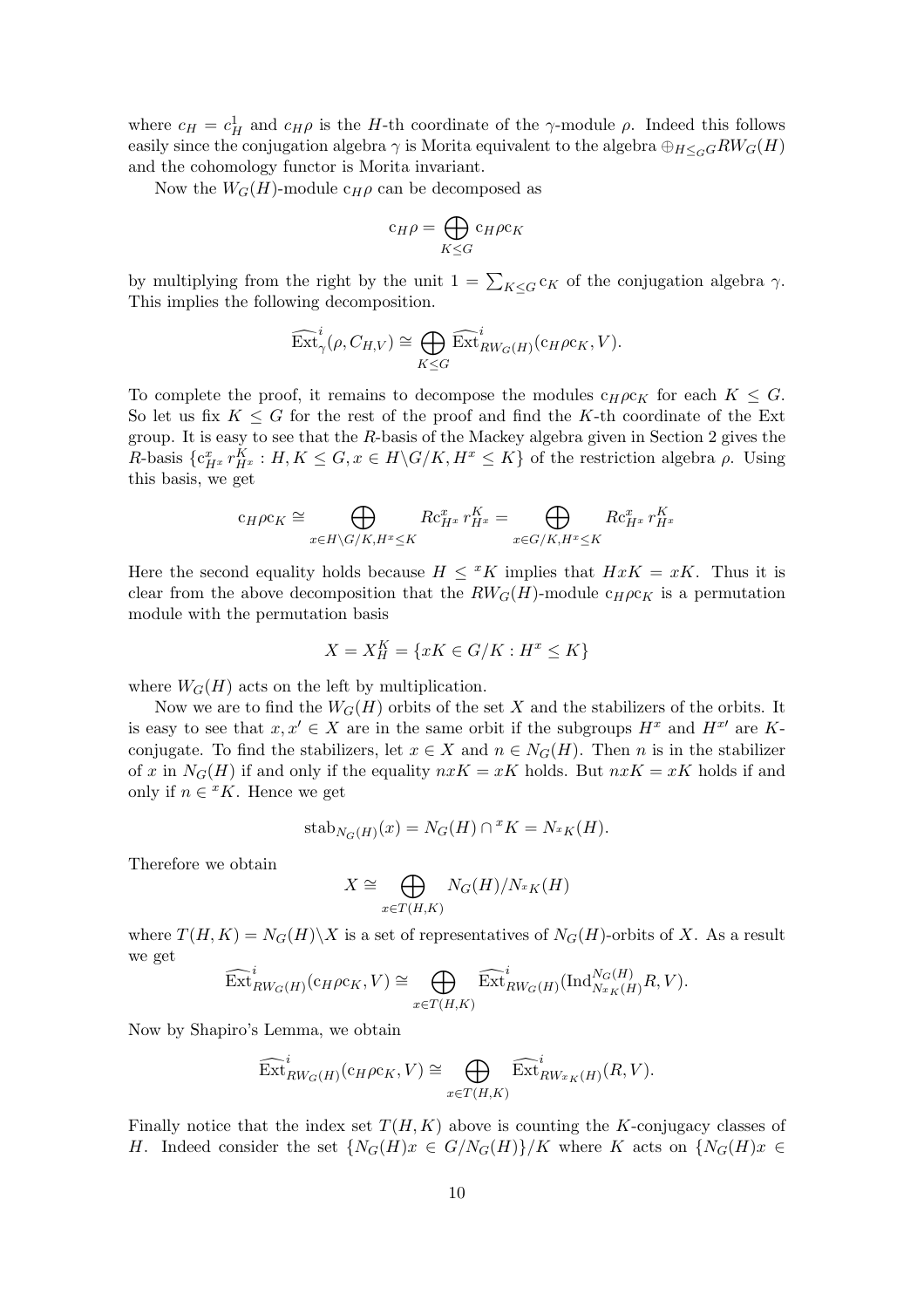$N_G(H)\backslash G$  by right multiplication. It is clear that the K-classes of the G-classes of the subgroup H is parameterized by this set. Moreover the correspondence  $N_G(H)(xK) \rightarrow$  $(N_G(H)x)K$  gives a bijection between  $T(H, K)$  and  $\{N_G(H)x \in N_G(H)\backslash G\}/K$ . Hence we can rewrite the last isomorphism as

$$
\widehat{\mathrm{Ext}}_{RW_G(H)}^i(c_H\rho c_K,V)\cong \bigoplus_{L\leq_K K, L=gH}\widehat{\mathrm{Ext}}_{RW_K(L)}^i(R,C(L)).
$$

Now the result follows as  $\widehat{H}^i(G,N) := \widehat{\operatorname{Ext}}_{RG}^i(R,N)$  for any group G and any  $RG$ -module N.  $\Box$ 

Now we can make the maps in Theorem 1.2 more explicit. For simplicity, assume that  $R = \mathbb{Z}$  and for each  $H \leq G$ , the R-module  $D_{+}(H)$  has no non-trivial  $|H|$ -torsion. Recall that by Theorem 1.2, we have the following exact sequence.

$$
0 \longrightarrow \widehat{\mathrm{Ext}}_{\gamma}^{-1}(\rho, D) \longrightarrow D_{+} \xrightarrow{\varphi} D^{+} \longrightarrow \widehat{\mathrm{Ext}}_{\gamma}^{0}(\rho, D) \longrightarrow 0.
$$

Now by Theorem 4.1, we get  $\widehat{\operatorname{Ext}}_{\gamma}^{-1}(\rho, D)$  is zero and for each  $K \leq G$ , we obtain

$$
\widehat{\text{Ext}}_{\gamma}^0(\rho, D)(K) \cong \bigoplus_{H \leq_K K} \widehat{H}^0(W_K(H), D(H)).
$$

So, for each  $K \leq G$ , there is an exact sequence of abelian groups

$$
0 \longrightarrow D_{+}(K) \xrightarrow{\varphi_{K}} D^{+}(K) \xrightarrow{\psi_{K}} \bigoplus_{H \leq_{K} K} \widehat{H}^{0}(W_{K}(H), D(H)) \longrightarrow 0
$$

where  $\psi_K$  is given by composition  $q_K \circ \eta_K$  where  $\eta_K$  is as given in Section 3 and  $q_K$  is the quotient map in the following sequence

$$
0 \longrightarrow D_{+}(K) \xrightarrow{\mathcal{N}_{K}} D^{+}(K) \xrightarrow{q_{K}} \bigoplus_{H \leq_{K} K} \widehat{H}^{0}(W_{K}(H), D(H)) \longrightarrow 0.
$$

Note that there are isomorphisms of  $W_G(K)$ -modules

$$
D_{+}(K) \cong \bigoplus_{H \leq K} D(H)_{W_{K}(H)}
$$

and

$$
D^+(K) \cong \bigoplus_{H \leq_K K} D(H)^{W_K(H)}.
$$

Therefore the quotient map in the above sequence is the sum of the canonical surjections

$$
q_K^H: D(H)^{W_K(H)} \to \widehat{H}^0(W_K(H), D(H)).
$$

So we have proved the following.

**Corollary 4.2.** For each  $K \leq G$ , the following sequence is exact.

$$
0 \longrightarrow D_{+}(K) \xrightarrow{\varphi_{K}} D^{+}(K) \xrightarrow{q_{K} \circ \eta_{K}} \bigoplus_{H \leq_{K} K} \widehat{H}^{0}(W_{K}(H), D(H)) \longrightarrow 0
$$

where  $q_K := \sum_{H \leq_K K} q_K^H$  and  $q_K^H$  is the usual quotient map of the Tate cohomology sequence for group algebras.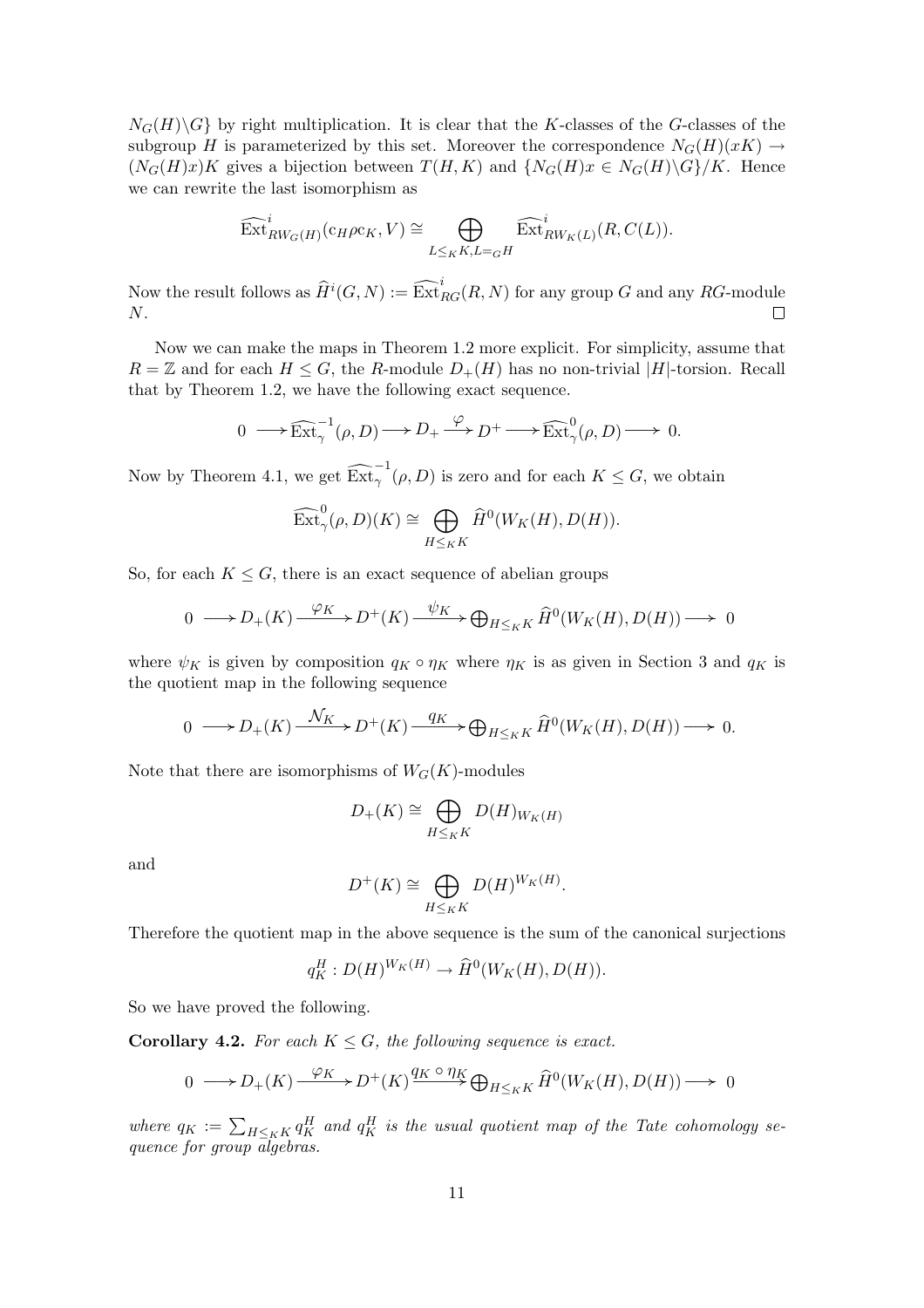There is an easy corollary of Theorem 4.1. Note that the Tate cohomology groups  $\widehat{H}^{i}(G, V)$ , for  $i = -1, 0$  are annihilated by the order |G| of G. Therefore we obtain the following well-known result.

**Corollary 4.3** (Thévenaz [11]). The kernel and cokernel of the mark morphism is anni-Coronary 4.5 (Thevenaz [11]). The kernet and cokernet by the mark morphism is annu-<br>hilated by the integer  $\prod_{H\leq G} |N_G(H):H|$ . In particular,  $\varphi$  is an isomorphism if and only if  $|G|$  is invertible in R.

When the  $\rho$ -module D has a G-stable basis, it is possible to decompose the Ext groups further. Now, we discuss how this can be done. Let  $D$  be a  $\rho$ -module with a G-stable basis  $\mathcal{B} = (\mathcal{B}_H)_{H\leq G}$ , that is,  $\mathcal{B}_H$  is an R-basis for  $D(H)$  and for any  $g \in G$ , we have  $c_H^g(\mathcal{B}_H) = \mathcal{B}_{g,H}$  (cf. [4, Definition 7.1]. It is clear that the later condition gives an  $N_G(H)$ action on the set  $\mathcal{B}_H$ . Note further that H acts trivially on  $\mathcal{B}_H$  since  $c_H^h$  is equal to the identity for any element  $h$  of  $H$ . Therefore we obtain the following isomorphism of  $RW_G(H)$ -modules

$$
D(H) \cong R\mathcal{B}_H.
$$

Now the  $W_G(H)$ -set  $\mathcal{B}_H$  decomposes into transitive  $W_G(H)$ -sets as

$$
\mathcal{B}_H \cong \bigoplus_{\phi \in [W_G(H) \setminus \mathcal{B}_H]} W_G(H) / W_G(H, \phi)
$$

where the sum is over representatives of orbits of  $W_G(H)$  on  $\mathcal{B}_H$  and the group  $W_G(H, \phi)$  $N_H(H, \phi)/H$  is the stabilizer in  $W_G(H)$  of the basis element  $\phi \in \mathcal{B}_H$ . Thus we can write the above isomorphism as

$$
D(H) \cong \bigoplus_{\phi \in [W_G(H) \setminus \mathcal{B}_H]} RW_G(H)/W_G(H, \phi) \cong \bigoplus_{\phi \in [W_G(H) \setminus \mathcal{B}_H]} \text{Ind}_{W_G(H, \phi)}^{W_G(H)} R.
$$

Therefore we have proved the following.

**Corollary 4.4.** Let D be a p-module with a G-stable basis  $\mathcal{B} = (\mathcal{B}_H)_{H \leq G}$ . Then, there is an isomorphism of R-modules

$$
\widehat{\operatorname{Ext}}_{\gamma}^i(\rho,D)(G) \cong \bigoplus_{H \leq_G G} \bigoplus_{\phi \in [W_G(H) \backslash \mathcal{B}_H]} \widehat{H}^i(W_G(H,\phi),R).
$$

#### 5 Integrality conditions

Throughout this section, assume that  $R = \mathbb{Z}$ . In this section, we find integrality conditions for the elements of the Mackey functor  $D^+$ . An element  $f \in D^+(G)$  is called integral if it is in the image of the mark morphism  $\varphi_G$ . Thus we are to find conditions on f to be in the image of  $\varphi_G$ . Note that in [5], Boltje found integrality conditions when the  $\rho$ -module  $D$  has a G-stable basis. We generalize his result to arbitrary  $D$ , as follows.

**Theorem 5.1.** Let  $f = (f_K)_{K \leq G} \in D^+(G)$ . Then the following are equivalent.

- 1. f is in the image of  $\varphi_G$ .
- 2. The equality

$$
q_Q^H(\sum_{H \le K \le Q} \mu(H, K)r_H^K(f_K)) = 0
$$
 (\*)

holds for any  $H \leq Q \leq G$ .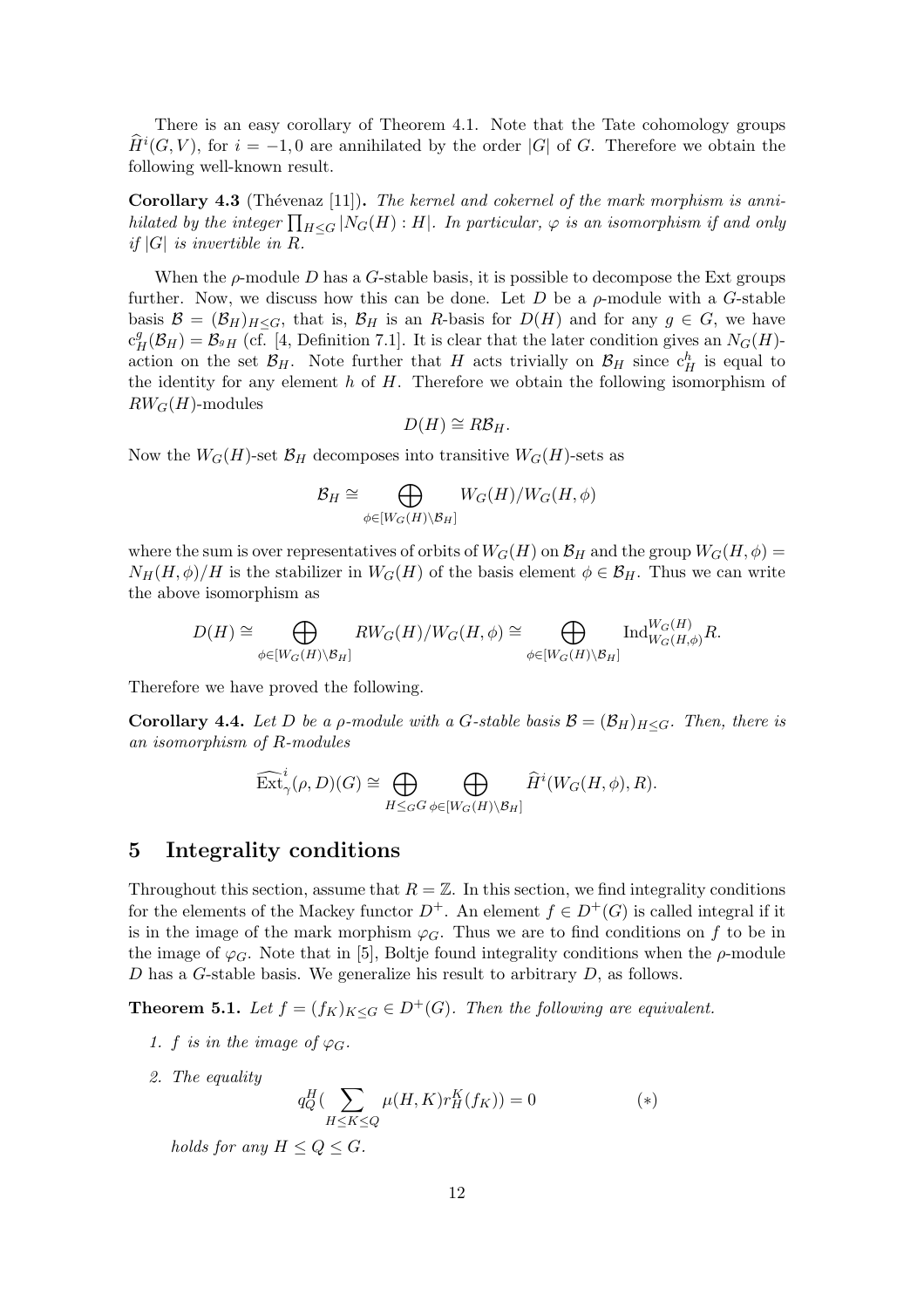- 3. The equality (\*) holds for any  $H \leq G$  and for  $Q = N_G(H)$ .
- 4. The equality (\*) holds for any  $H \leq G$  and for any  $H \leq P \leq N_G(H)$  such that  $P/H$ is a Sylow subgroup of  $N_G(H)/H$ .

Proof. The proof is very similar to the proof of Theorem 2.2 in [5]. We include it for the convenience of the reader. It is clear that  $(2)$  implies  $(3)$  and  $(4)$ . We shall show that  $(1)$ implies (2) and each (3) and (4) implies (1). Note that the equality  $(*)$  is just the H-th component of  $q_Q \circ \eta_Q(r_Q^G f)$ . But then (1) implies (2) trivially since if f is in the image of  $\varphi_G$  then  $r_Q^G f$  is in the image of  $\varphi_Q$ . So it remains to show that each (3) and (4) implies (1).

First suppose that the equality (\*) is satisfied for each H and for  $Q = N_G(H)$ . Let  $\{H_1, H_2, \ldots, H_n\}$  be a set of representatives of G-conjugacy classes of subgroups of G of maximal order with  $f_{H_i}$  non-zero. We prove the claim by induction on  $o(f) := |H_i|$ . It is trivial if  $f = 0$ . Otherwise applying the condition (3) for  $H_i$ , we get  $f_{H_i} = \mathcal{N}_{W_G(H_i)}(a_i)$ for some  $a_i \in D(H_i)$ . Now consider the element

$$
f' = f - \sum_{H_i} \varphi_G(t_{H_i}^G \otimes a_i) .
$$

It is clear that  $\varphi_G(t_{H_i}^G \otimes a_i)$  is non-zero only at subgroups of G which are conjugate to a subgroup of  $H_i$ , and it is  $f_{H_i}$  at  $H_i$ . Therefore  $o(f') < o(f)$  and by induction  $f'$  is in the image of  $\varphi_G$ . Hence, f is integral.

Finally assume that the condition (4) holds. We argue by induction on  $o(f)$  again. Let  $H_i$  be as above and fix an  $i \in \{1, 2, \ldots, n\}$ . It suffices to show that  $q_{N_c}^{H_i}$  $\frac{H_i}{N_G(H_i)}(f_{H_i})=0.$ There is nothing to prove if  $H_i = N_G(H_i)$ . Otherwise the equality (\*) applied to  $H = H_i$ and P being a subgroup as in part (4) gives that  $q_P^{H_i}(f_{H_i}) = 0$ . But this holds for all Sylow subgroups of  $N_G(H_i)/H_i$ . Since the restriction map

$$
\widehat{H}^0(W_G(H_i), D(H_i)) \to \bigoplus_{P \in \text{Syl}(W_G(H_i))} \widehat{H}^0(P, D(H_i))
$$

 $\Box$ 

is injective, the result follows.

The integrality conditions lie in the group  $\text{Ext}^0_\gamma(\rho,D)$ . But it is possible to describe these conditions via the group  $\text{Ext}^{-1}_{\gamma}(\rho,(\mathbb{Q}/\mathbb{Z})D)$  in the following way. As shown in Section 3, the mark morphism is an isomorphism over  $\mathbb Q$ . So given a subgroup  $H$  of  $G$ and an element  $(x_K)_{K\leq H}$  in  $D^+(H)$ , there exists an element  $X_H$  in  $\mathbb{Q}D_+(H)$  such that  $\varphi_H(X_H) = (x_K)_{K \leq H}$ . Now the element  $(x_K)_{K \leq H}$  is called integral if  $X_H$  is in  $D_+(H)$ . Now consider the following commutative diagram

$$
\widehat{\operatorname{Ext}}_{\gamma}^{-1}(\rho, D)(H) \longrightarrow D_{+}(H) \xrightarrow{\varphi_{H}} D^{+}(H) \xrightarrow{\psi_{H}} \widehat{\operatorname{Ext}}_{\gamma}^{0}(\rho, D)(H)
$$
\n
$$
0 \longrightarrow \mathbb{Q}D_{+}(H) \xrightarrow{\varphi_{H}} \mathbb{Q}D^{+}(H) \longrightarrow 0
$$
\n
$$
\downarrow_{\pi_{H}} \qquad \qquad \downarrow_{\pi_{H}}
$$
\n
$$
\widehat{\operatorname{Ext}}_{\gamma}^{-1}(\rho, (\mathbb{Q}/\mathbb{Z})D)(H) \rightarrow (\mathbb{Q}/\mathbb{Z})D_{+}(H) \xrightarrow{\varphi_{H}} (\mathbb{Q}/\mathbb{Z})D^{+}(H)
$$